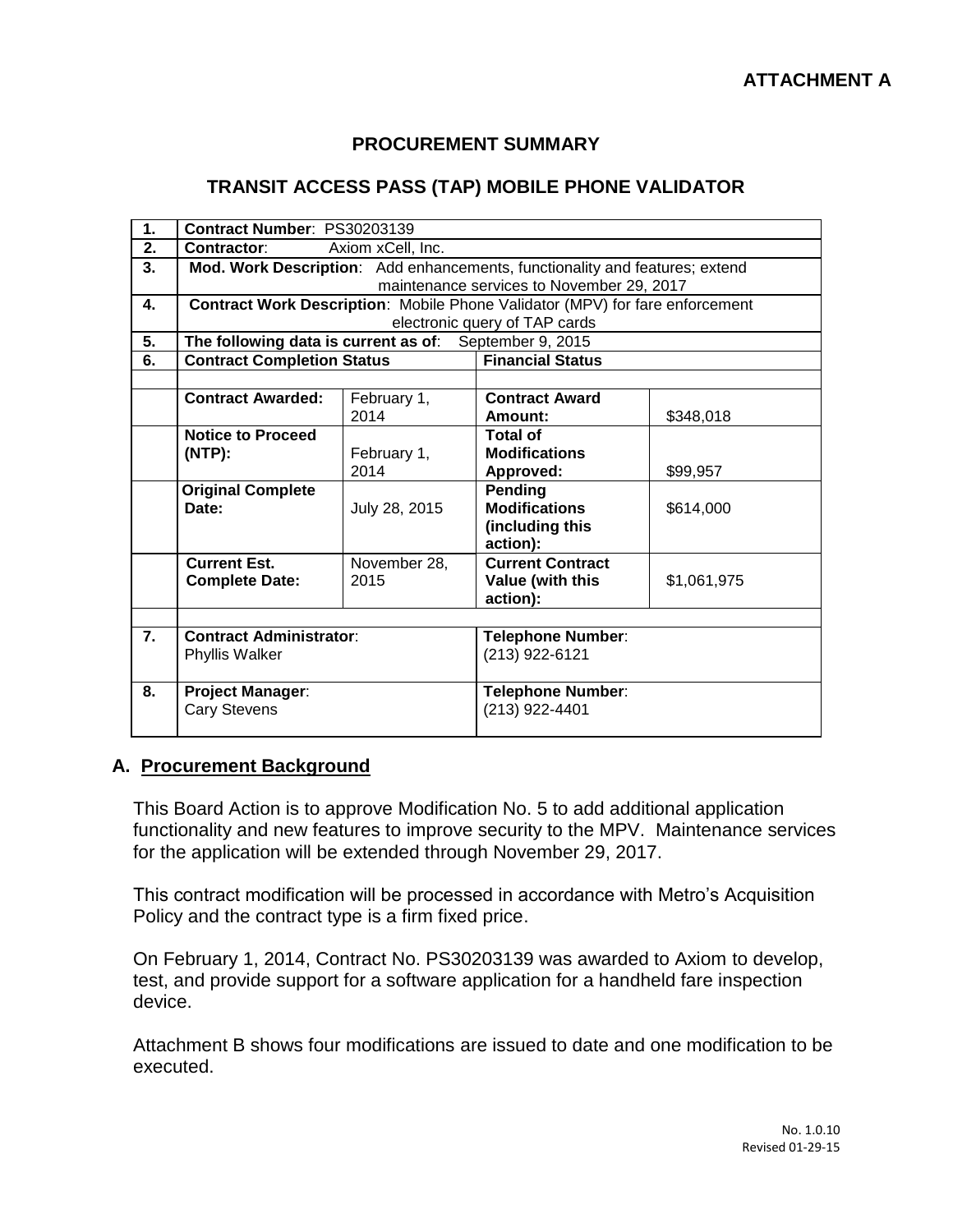## **B. Cost/Price Analysis**

The recommended price has been determined to be fair and reasonable based upon a cost analysis, technical evaluation, fact finding, an independent cost estimate and negotiations.

| <b>Proposal Amount</b> | <b>Metro ICE</b> | <b>Negotiated Amount</b> |
|------------------------|------------------|--------------------------|
| \$615,539              | \$741.416        | \$614,000                |